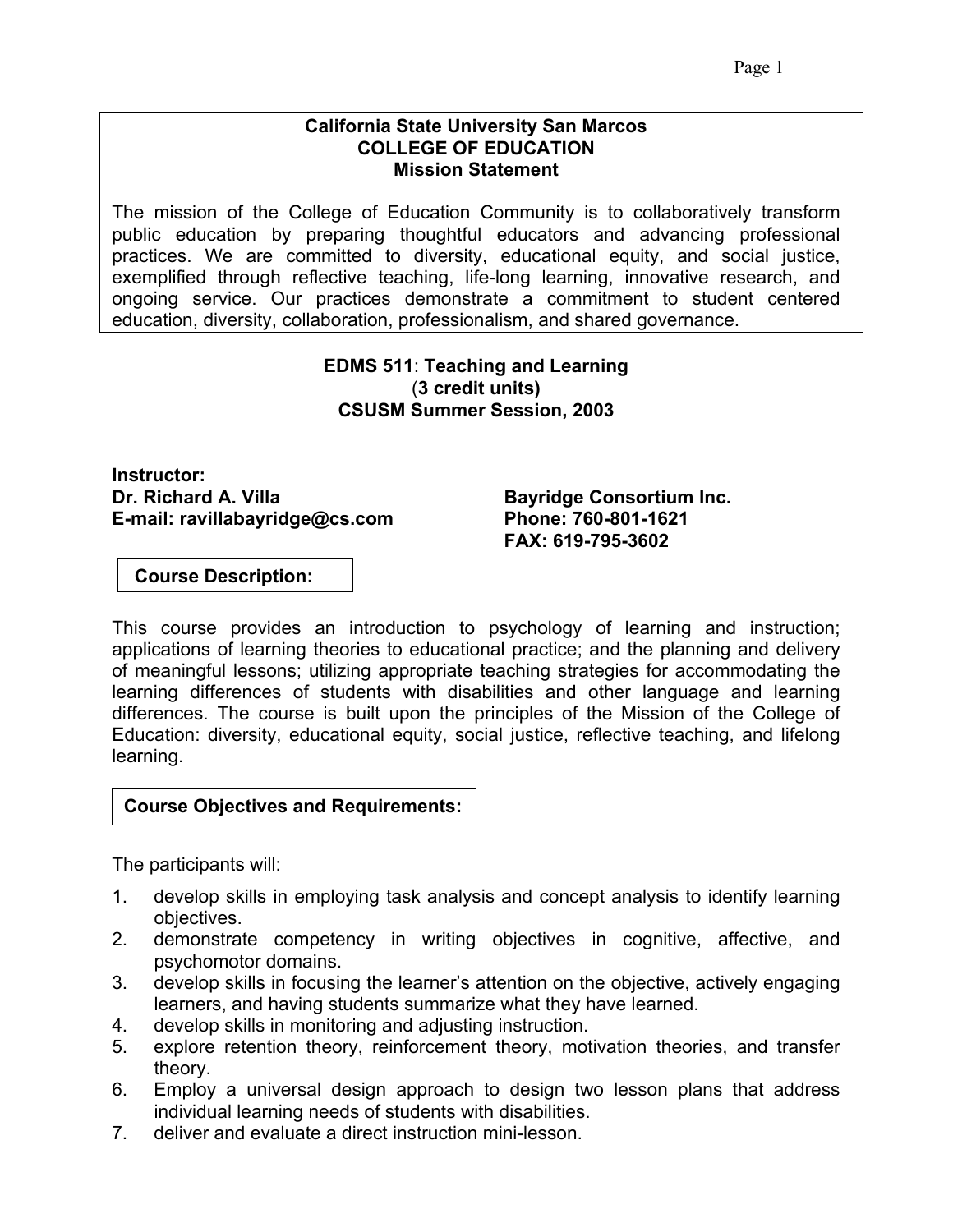8. actively participate in a demonstration that summarizes major learnings related to effective instruction.

## **California Standards for the Teaching Profession**

- $\checkmark$  Assessing Student Learning
- $\checkmark$  Engaging and Supporting Students in Learning
- $\checkmark$  Planning Instruction and Designing Learning Experiences
- $\checkmark$  Creating and Maintaining Effective Environments for Student Learning

## **California Teaching Performance Expectations**

Candidates for the Multiple Subjects Credential will:

- 1. Monitor and support student learning during instruction (TPE 2)
- 2. Use, interpret, and give feedback on formal and informal assessment measures (TPE 3)
- 3. Make content accessible to all learners (TPE 4)
- 4. Ensure the active and equitable engagement of all students in the learning process (TPE 5)
- 5. Employ developmentally appropriate teaching practices to all learners (TPE6a-d)
- 6. Demonstrate the ability to identify and design effective instruction for the needs, abilities, and development of all children and adolescents (TPE 8)
- 7. Plan and design learning experiences for children and adolescents that include goals, strategies, activities, materials, including technology, that coordinate effectively with academic content and the needs, abilities, and development of all children and adolescents (TPE 9)
- 8. Demonstrate the ability to maintain effective social environments for student learning by including positive behavior supports and addressing social and emotional development of students in a classroom management plan (TPE 11)

# **WHAT DO I NEED FOR CLASS?**

Cummings, C., Nelson, C., & Shaw, D. (l996). *Teaching makes a difference* (5th ed.). Edmonds, WA: Teaching Inc. (CM)

Rosenberg, M., O'Shea, L. & O'Shea, D. (2002). *Student teacher to master teacher: A practical guide for educating students with special needs (*2nd ed.) Upper Saddle River, NJ: Merrill. (RO)

Thousand, J., Villa, R., & Nevin, A. (2002). *Creativity & Collaborative Learning: The practical guide for empowering students, teachers, and administrators*. (2nd ed.) Baltimore: Paul H. Brookes. (TH)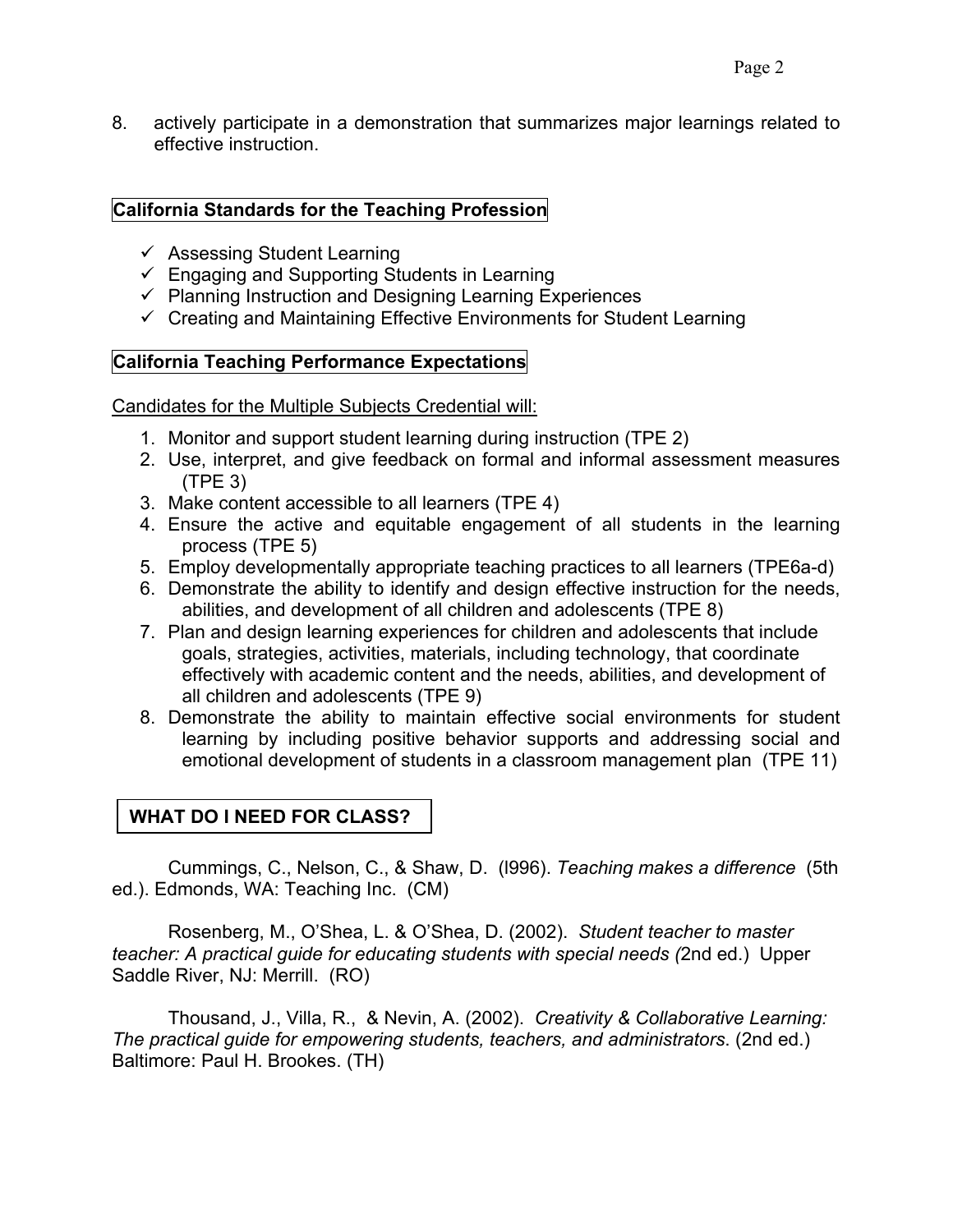# **Activities and instructional methods for realizing objectives:**

web site access study guides quick writes videos

class discussions group work lecture readings in texts & literature<br>web site access study guides quick writes videos demonstrations quizzes videos written reflections

# **Evaluation of attainment of these knowledge bases and skills:**

attendance punctuality active participation in class quizzes reflections collaborative activities class dynamics group presentations critique of lessons lesson plan design lesson presentation

## **Professional and Administrative Requirements:**

- 1. Attend all class sessions. Be on time. Please call the instructors when you are unable to attend class or when you will be late. It is the policy of the CSUSM College of Education that any student who misses 20% or more of class time or class sessions may not receive a passing grade for a course.
- 2. "Person-first" language (e.g., "Student with Down Syndrome" rather than "Down Syndrome student;" "Johnny who happens to have Autism" rather than "My Autistic student") must be used throughout all written and oral assignments and class discussions.
- 3. Word-process **all** written documents. Keep a copy of all of your work. You will want these copies for your records and future use as potential professional portfolio entries.
- 4. Complete and hand in all assignments on the due dates for full credit. If you have extraordinary circumstances that impact completion of your assignments, please let the instructor(s) know in advance. Any time that you have questions or concerns, please contact the instructor immediately.
- 5. Participate in class discussions and group activities and demonstrate positive interpersonal skills with classmates and instructors.
- 6. Select a class "buddy" to ensure that you receive handouts and information if you miss all or part of a class.

| Buddy:     |      |
|------------|------|
| Telephone: | Fax: |
| E-mail:    | Addr |

Address: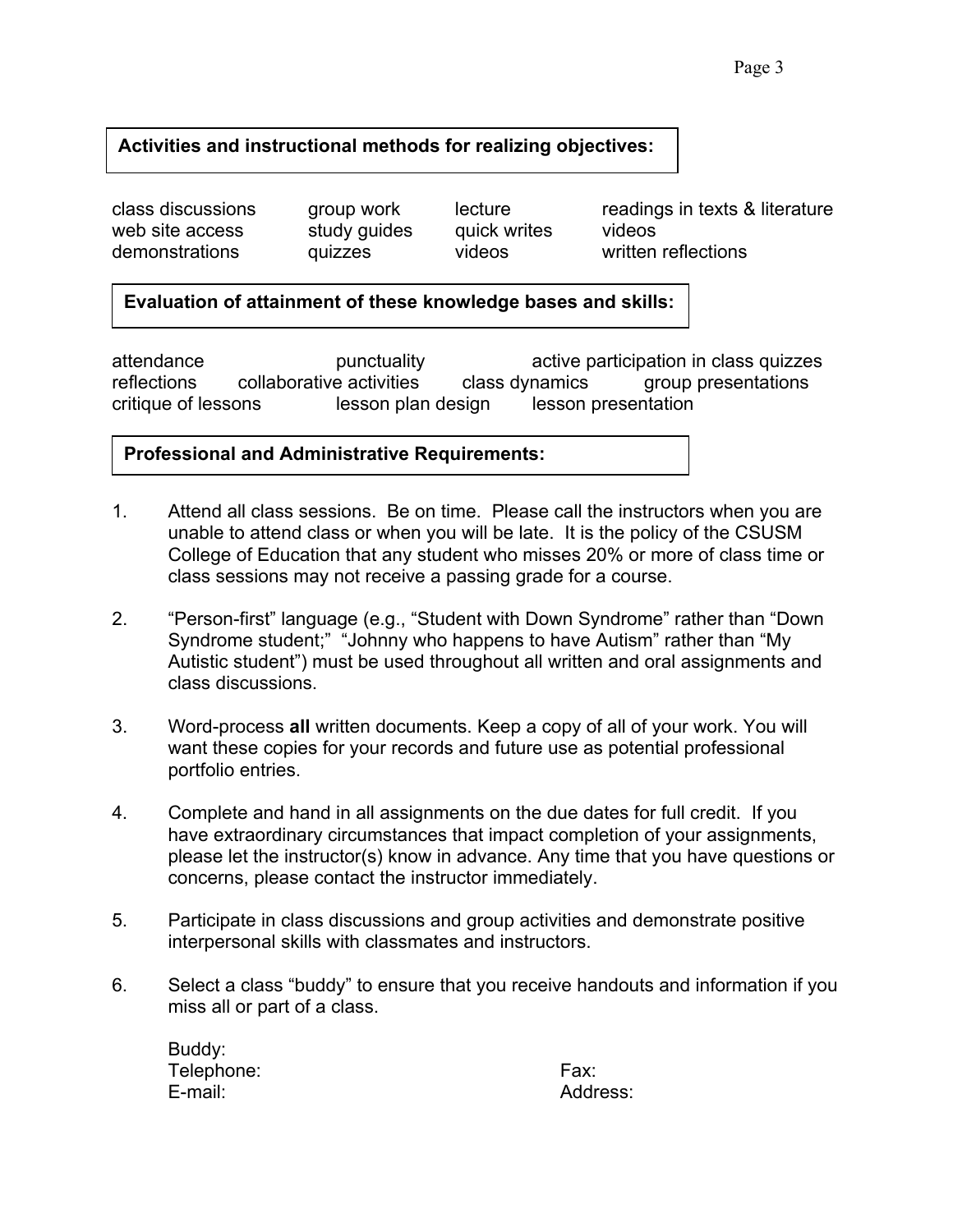## **GRADING SCALE:**

| $(93-100$ points) | (91-92 points) |
|-------------------|----------------|
|                   |                |

- **B+ (89-90 points) B (83-88 points)**
- **B- (81-82 points) C+ (79-80 points)**

# **Criteria for Grading:**

- A (Excellent): Performance at the highest level, showing sustained excellence in meeting all course objectives and requirements and exhibiting an unusual degree of intellectual initiative.
- B (Good): Performance at a high level, showing consistent and effective achievement in meeting course objectives and requirements.
- C+ (Satisfactory): Performance at an adequate level, meeting the basic objectives and requirements of the course.

**NOTE: The minimum acceptable grade for a course in the professional education sequence is "C+." A "B" average must be maintained. (CSUSM General Catalog)**

# **Participation**

## **(2 points maximum/class X 14 classes = 28 points)**

Regular, punctual attendance is required, as it is critical and expected in the teaching profession. Because this class is laboratory in nature, the experiences and discussions are difficult to recreate on your own. Additionally, it is important that each class member have the opportunity to exhibit collaborative teaming and participatory behavior. To reinforce our commitment to developing interpersonal skills, students can earn two points per class for arriving on time; returning from break on time; staying for all of the class; and fully participating and cooperating with classmates, instructors, and guests in accordance with agreed-upon class norms. A class participant who arrives late, departs early, or engages in "non-collaborative" behavior will receive less than the maximum two points for that given class.

## **Design Two Universal Design Direct Instruction Lessons**

## **(2 @ 12 = 24 points maximum)**

Each participant designs, with a team, two Direct Instruction lessons using the Direct Instruction Lesson Plan Format."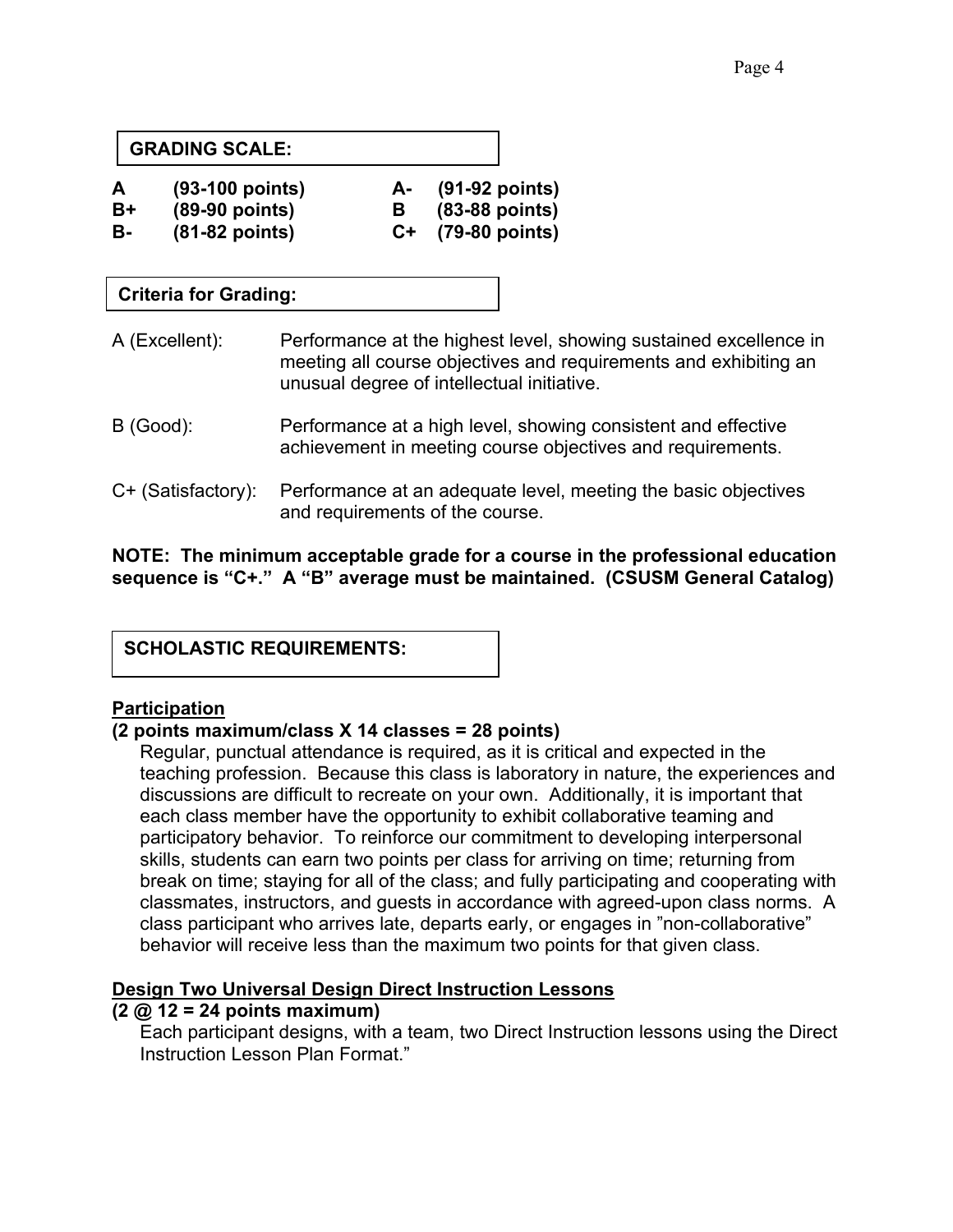# **Quizzes**

## **(5 quizzes @ 2 points/quiz = 10 maximum points)**

Participants complete 5 quizzes that check knowledge, comprehension, and application of the elements of effective instruction.

## **Reading Reflections**

#### **(6 written reflections = 23 points maximum)**

Participants provide written responses to "prompt questions" regarding readings. Responses are written outside of class time and are due on the days indicated in the schedule in *bold italics* in the "Assignments Due Today" column of the course agenda. Reading reflection writing prompts are provided at the end of the syllabus. Each reflection is worth the number of maximum points indicated with the writing prompt at the end of the syllabus.

#### **Teaching of the Direct Instruction Lesson Plan**

#### **(10 points maximum)**

As a team, participants develop and teach 20 minutes of a Direct Instruction Lesson to classmates. A performance rubric will be provided and used by both the presenters and class participants to evaluate the demonstration.

#### **Multiple Intelligences Final Presentation**

#### **(5 maximum points)**

Teams will create and present a representation of their learnings about effective instruction. The presentation will be no more than 15 to 20 minutes in length.

| <b>Weightings of Assignments:</b>            | <b>Maximum Points</b>     |
|----------------------------------------------|---------------------------|
| Attendance & Participation                   | 28                        |
| Design Two Lessons @ 12 pts./lesson plan     | 24                        |
| Quizzes (5 quizzes @ 2 points/quiz)          | 10                        |
| Reading Reflections (6 @ 3 to 6 points each) | 23                        |
| Teach a Lesson                               | 10                        |
| <b>Total Teaching Act Presentation</b>       | $\underline{\phantom{0}}$ |
| <b>Total Maximum Points</b>                  | 100                       |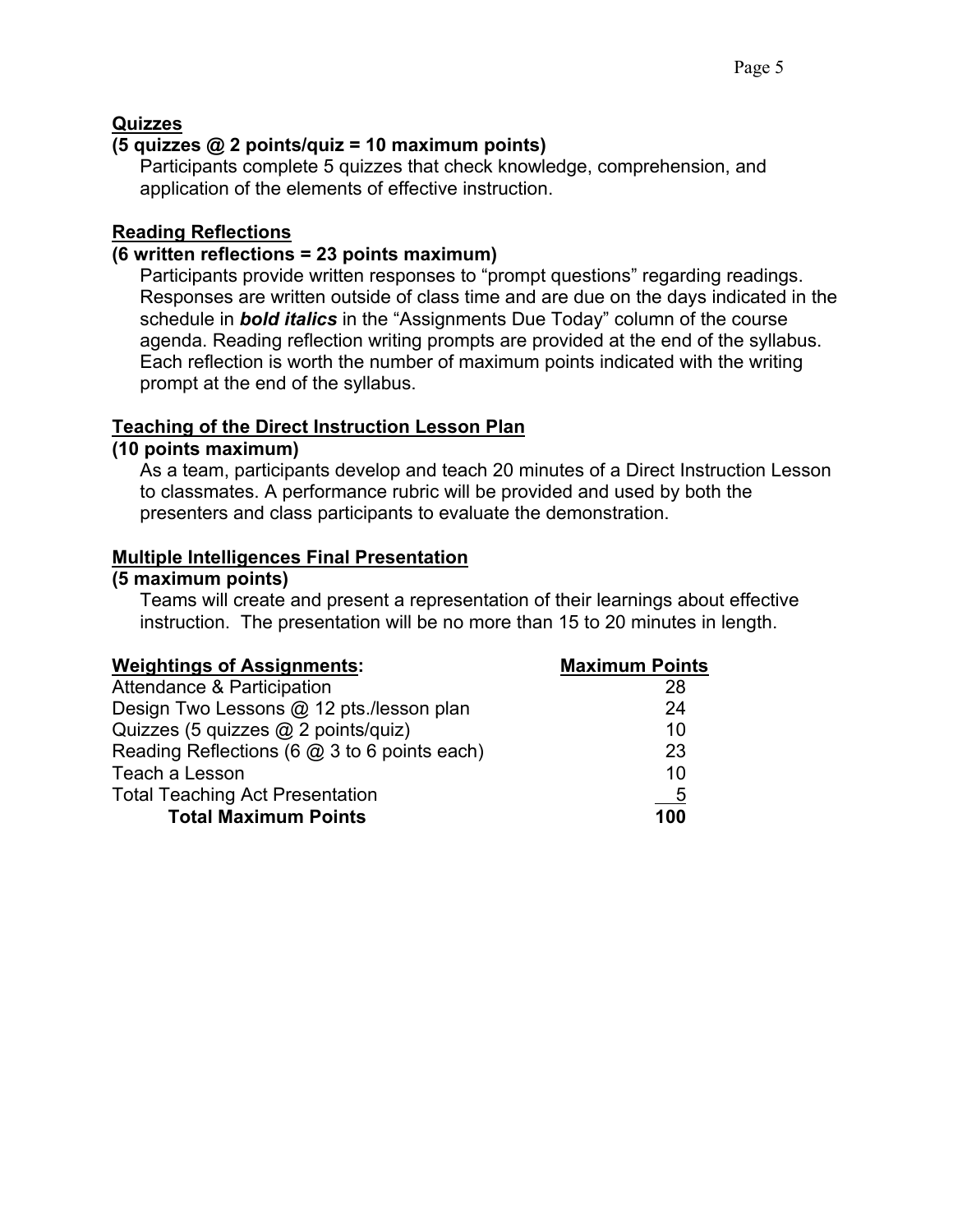Page 6

#### **Summer 2003 EDMS 511 Class Schedule**

| Class #                                      | <b>Date</b><br><b>ASSIGNMENTS DUE TODAY</b> | TOPICS                                                                                                                                          | <b>READINGS FOR TODAY</b>                 |                                               |
|----------------------------------------------|---------------------------------------------|-------------------------------------------------------------------------------------------------------------------------------------------------|-------------------------------------------|-----------------------------------------------|
| 1 & 2<br><b>UH 373</b>                       | $6/23$ am $8$ pm                            | Elements of Instruction<br><b>Task &amp; Concept Analysis</b><br><b>Bloom's Taxonomy</b><br>Selecting an Objective                              | CM 1,2, 3, & 11                           |                                               |
| 3<br><b>UH 373</b><br><b>UH 370</b>          | 6/24                                        | Selecting an Objective at the<br><b>Correct Level of Complexity</b><br>& Difficulty<br><b>Quiz 1: Behavioral Objectives &amp;</b><br>Taxonomies | RO <sub>5</sub><br>TH <sub>1</sub>        | <b>Reflection #1: Task</b><br><b>Analysis</b> |
| 4 & 5<br><b>UH 373</b><br><b>Environment</b> | $6/27$ am $&$ pm                            | Affective & Psychomotor Taxonomies<br>Teach to the Objective<br>Focus on the Objective<br><b>Quiz 2: Set &amp; Closure Compare/Contrast</b>     | RO 3 & 8<br>CM 4, 8.& 9<br>Review C 2 & 3 | <b>Reflection #2:</b><br><b>Classroom</b>     |
| 6 & 7<br><b>UH 373</b>                       | $6/30$ am $\&$ pm                           | Monitor & Adjust<br><b>Universal Design</b><br><b>Guided Practice: Lesson Planning</b>                                                          | CM <sub>5</sub><br>TH 7                   | <b>Reflection #3:</b><br><b>Objectives</b>    |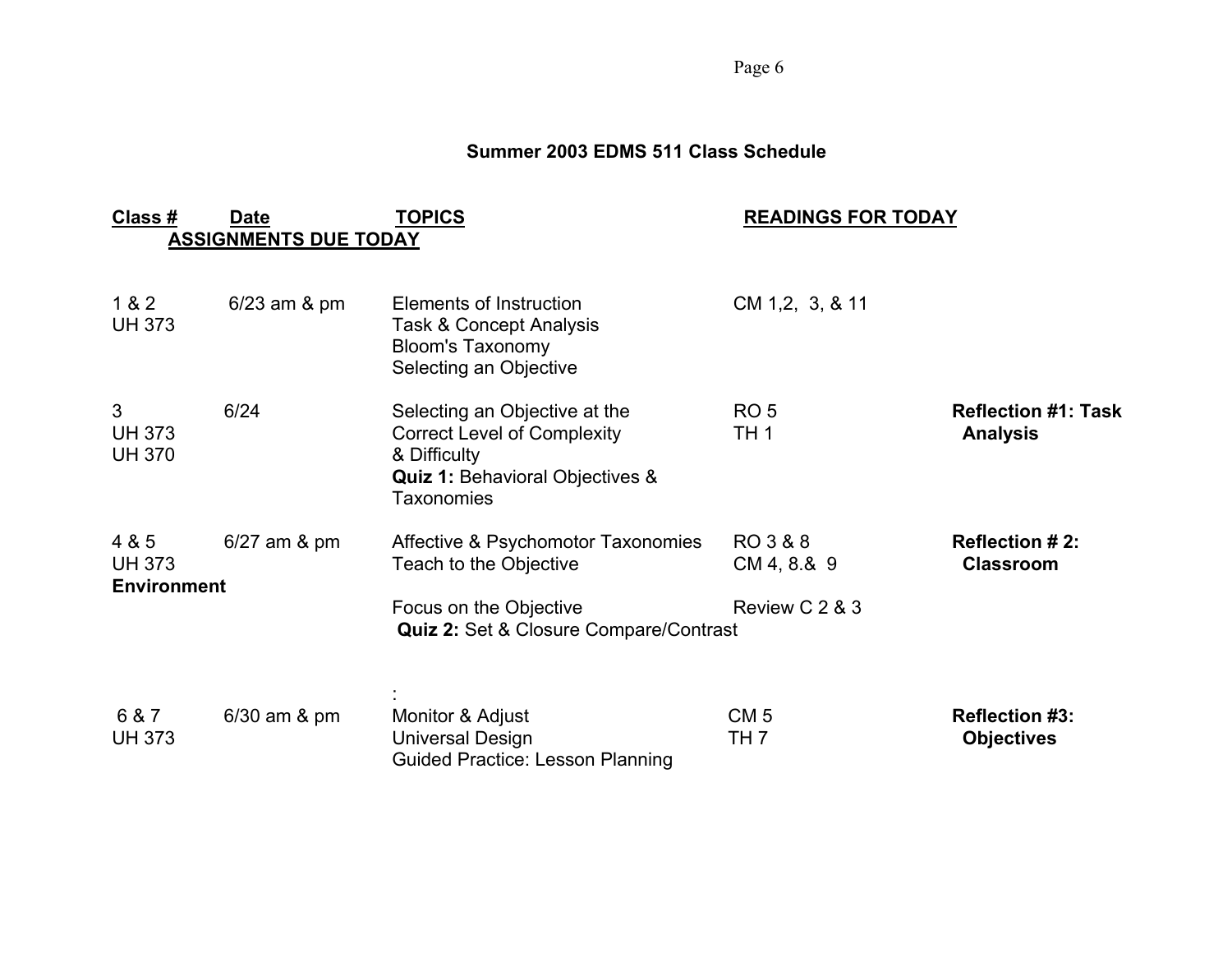Page 7

| 8<br><b>UH 373</b><br><b>UH 370</b>  | $7/1$ am                             | Lesson Planning continued<br><b>Quiz #3: Monitor &amp; Adjust</b>                                                   | <b>CM 10</b>                        | <b>Reflection #4: Objectives</b>                                        |
|--------------------------------------|--------------------------------------|---------------------------------------------------------------------------------------------------------------------|-------------------------------------|-------------------------------------------------------------------------|
| 9 & 10<br><b>UH 373</b>              | 7/7 am & pm Motivation, Retention, & | <b>Transfer Theory</b>                                                                                              | CM 6 & 7<br>TH 13                   | <b>Reflection #5: Clarified</b><br><b>Concepts</b><br>DI Mini-Lesson #1 |
| 11<br><b>UH 373</b><br><b>UH 370</b> | $7/8$ am                             | <b>Reinforcement Theory</b><br><b>Quiz #4: Reinforcement Theory</b>                                                 | <b>CM Summary &amp;</b><br>Glossary |                                                                         |
| 12 & 13<br><b>UH 373</b>             |                                      | 7/9 am & pm Total Teaching Act Review<br><b>Quiz #5: Total Teaching Act</b><br><b>DI Mini-Lesson Demonstrations</b> |                                     | DI Mini-Lesson #2                                                       |
| 14<br><b>UH 373</b><br><b>UH 370</b> | $7/10$ am                            | <b>DI Mini-Lesson Demonstrations</b><br><b>MI Final Presentations</b>                                               |                                     | <b>Reflection #6: "Letterman's</b><br>List"                             |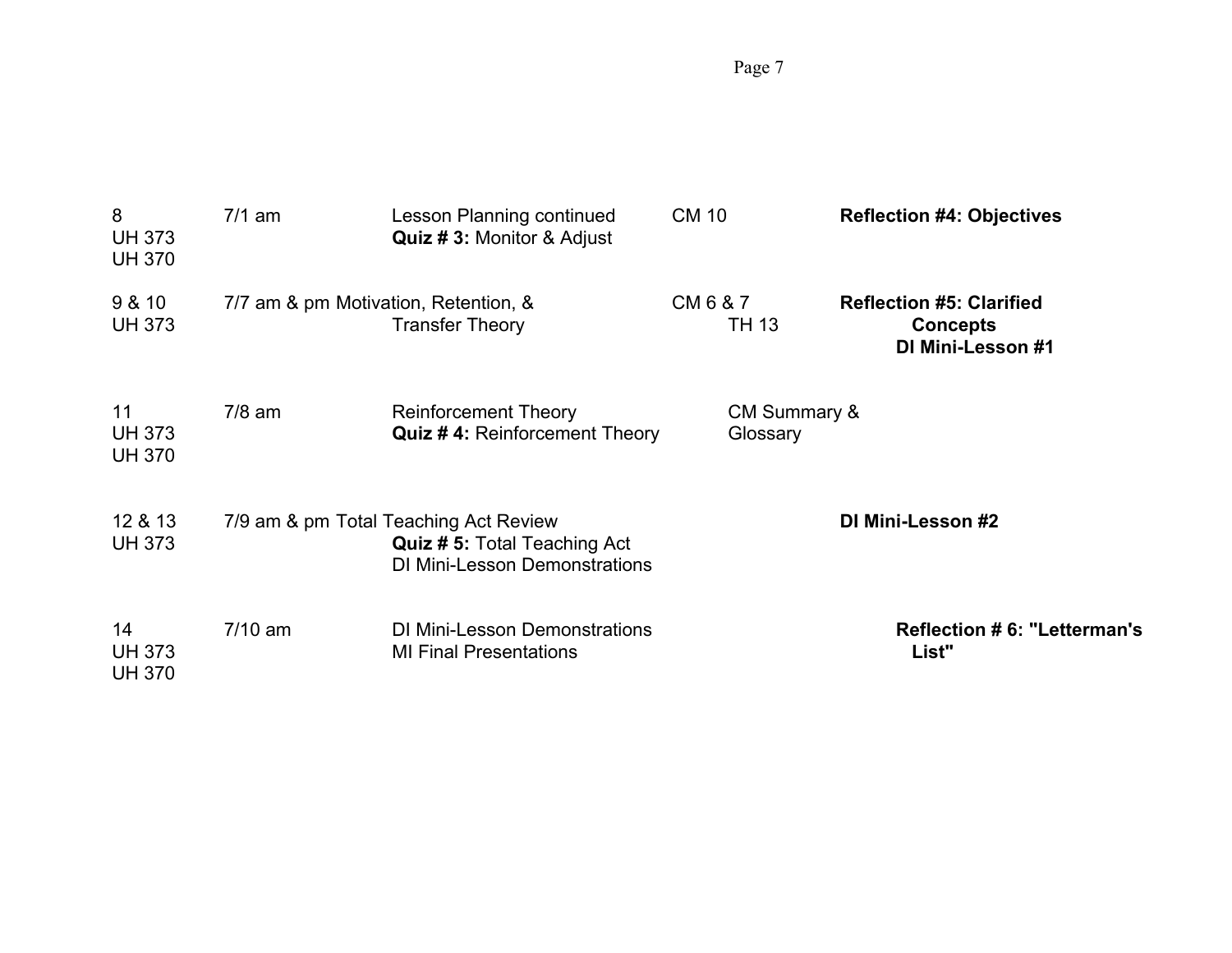## **Reading Reflection Prompts and Points**

## **Reflection #1 (3 points)**

Select one of the skills listed in Pause and Reflect 5.4 on page 129 of Chapter 5 of *Student to Master Teacher* (RO) and complete a task analysis in as much detail as possible. Be prepared to share it with classmates.

## **Reflection #2; (6 points)**

Please carefully study Chapters 3 & 8 of *Student Teacher to Master Teacher (*RO) prior to viewing the video(s). ((Note: Even though Chapter 3 refers to special education classrooms, the same principles apply to every classroom.)

Please answer the following questions. Be as thorough as you can in your answers. Be prepared to share your findings with classmates and/or instructors during class.

- 1. With Chapter 3 of *Student Teacher to Master Teacher* in mind, what did you notice about the design of the physical classroom environment that supported (or did not support) student learning? What design alternatives would you suggest?
- 2. With Chapter 3 of Student Teacher to Master Teacher in mind, what did you see in terms of levels of instructional time that supported efficient use of time?
- 3. What transition cues (Chapter 3, Box 3.2) and strategies for increasing on-task behavior (Chapter 3, Box 3.4) did you see used?
- 4. With Chapters 3 and 8 in mind, what methods for developing, introducing, and maintaining classroom rules and procedures were used in the classroom?
- 5. With your observations and Chapter 8 in mind, please complete Pause and Reflect 8.2 on page 256 of *Student Teacher to Master Teacher.*
- 6. With your observations and Chapter 8 in mind, please complete, Pause and Reflect 8.3 on page 263 of *Student Teacher to Master Teacher.*

# **Reflection #3: (3 points)**

Prior to viewing the video(s), please review pages 13-51 of the Cummings Teaching Makes a Difference text.

Identify and state at least two objectives of the "lesson" or activity. Write the objectives as observable and measurable behavioral objectives that include the four essential features of quality behavioral objectives. Also, identify the level of complexity (i.e., Bloom's Taxonomy) of each objective.

# **Reflection #4: (3 points)**

Objectives: Write three behavioral objectives (One each from the Cognitive, Affective, and Psychomotor domains) that would be appropriate to include in literacy or any other academic lesson.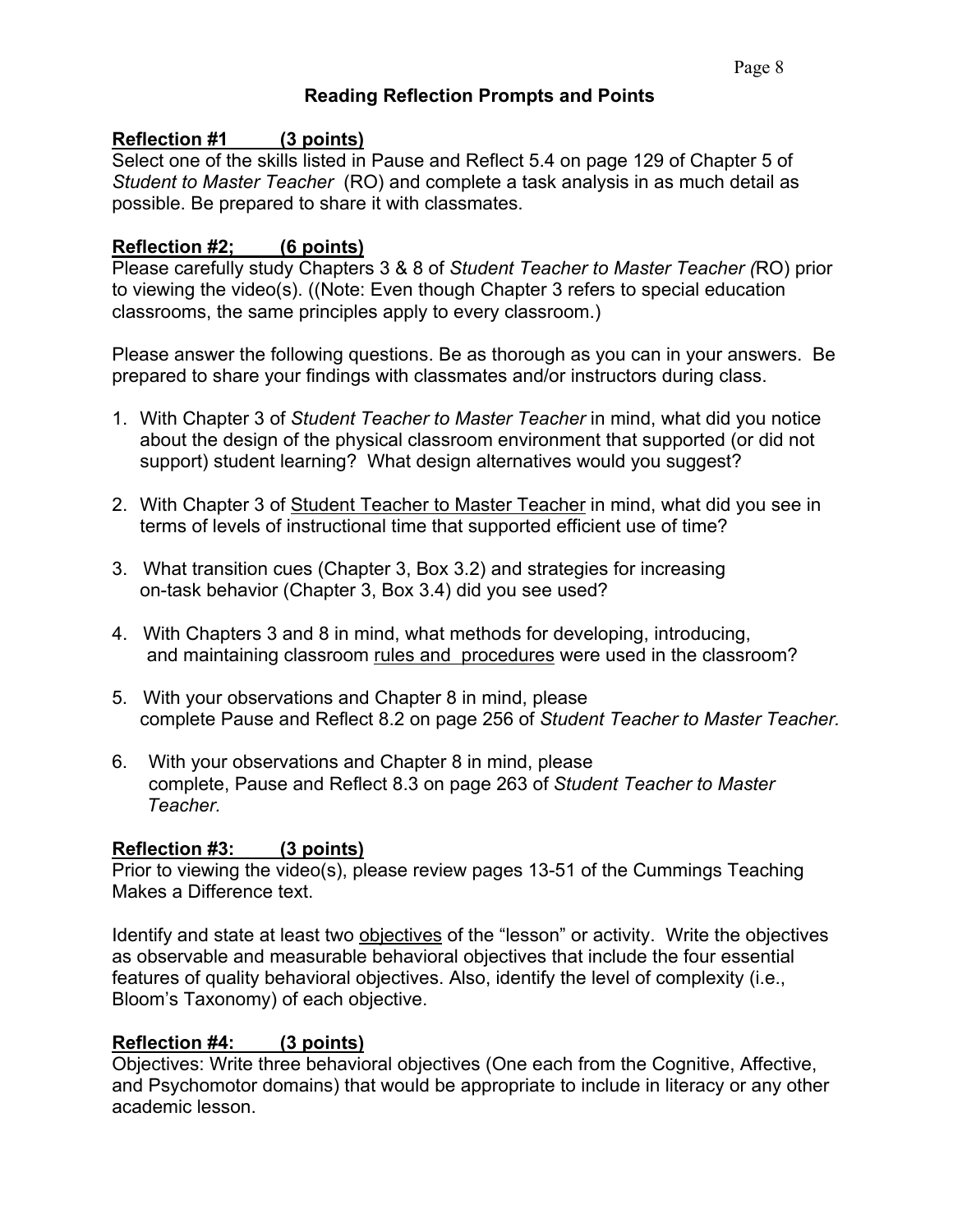Remember the essential features of a quality behavioral objective:

- 1. Identifies the LEARNER(S)
- 2. Identifies "observable" and "measurable" BEHAVIOR(S) you want the learner(s) to exhibit
- 3. Identifies the GIVENS conditions under which the behavior will occur
- 4. Identifies the CRITERIA for successful performance

# **Reflection #5: (4 points)**

Identify 4 concepts, understandings, or procedures regarding taxonomies, instructional objectives, universal design, and/or the seven instructional approaches (i.e., direct instruction, inquiry training, concept attainment, learning cycle, concept formation, unguided inquiry, cooperative learning) that have been clarified for you through classroom instruction and/or *the* assigned readings in the *Teaching Makes a Difference*, *Student to Master Teacher* , or *Creativity and Collaborative Learning* texts.. For each identified concept, understanding, or procedure, describe your new understanding or clarification as well as why the concept/understanding/procedure is important to effective instruction.

# **Reflection #6: (4 points)**

After reading Chapter 6 of *Student Teacher to Master Teacher* and Chapters 1 and 7 of *Creativity and Collaborative Learning*, create a "Letterman's List of Top 10 Tips" for the effective delivery of instruction and establishment of democratic classrooms that identifies new or salient learnings from the chapters. For each tip, write a brief paragraph that describes the principle, concept, or practice and explains its significance to you. Be sure to include learnings from each of the three chapters.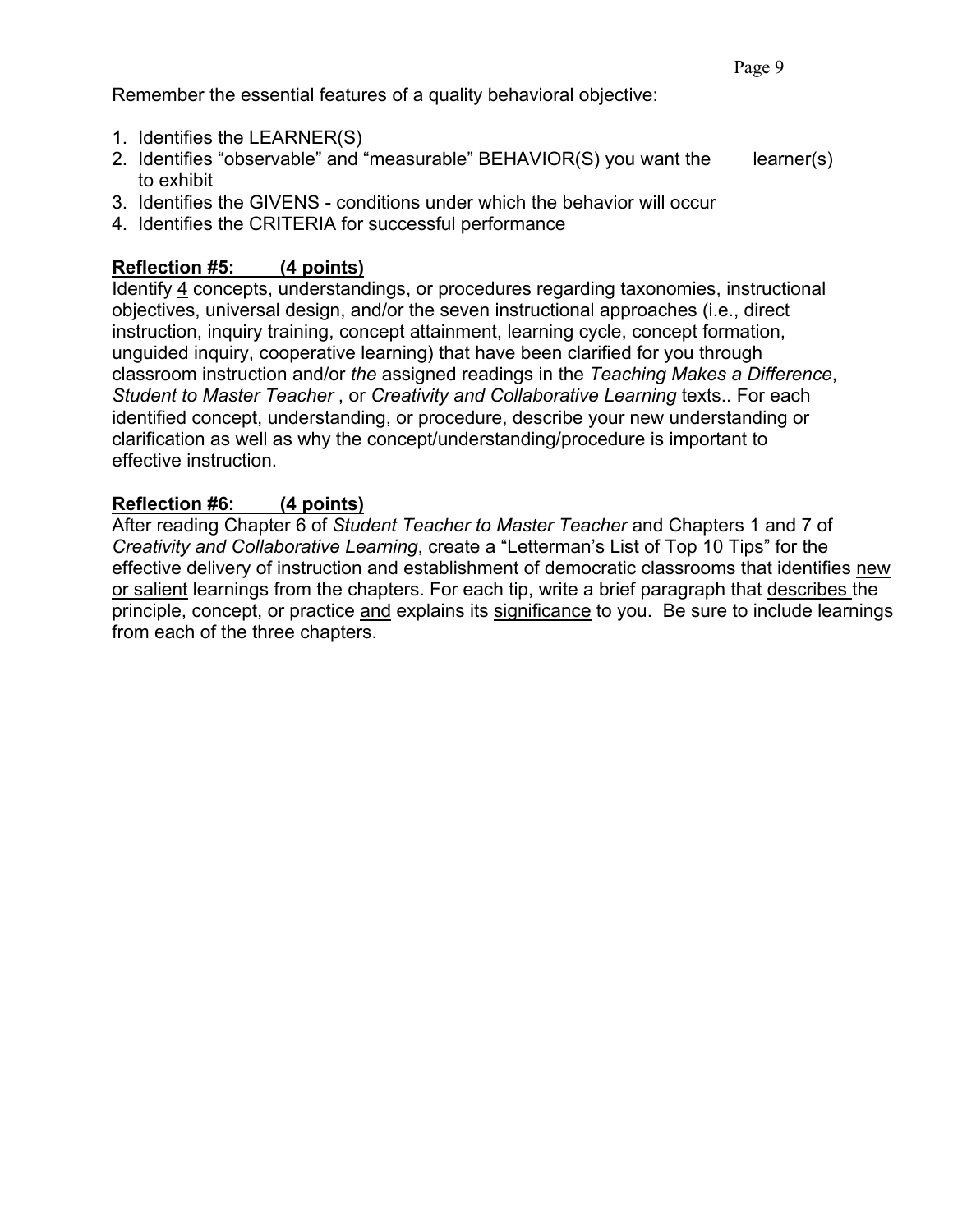# **CROSS-CULTURAL, LANGUAGE, AND ACADEMIC DEVELOPMENT (CLAD) COMPETENCIES**

| COMPETENCIES ADDRESSED BY THIS COURSE ARE ITALICIZED, SHADED AND<br><b>INDICATED WITH ***</b>                                           |                                                                                                                                      |                                                                                                |  |
|-----------------------------------------------------------------------------------------------------------------------------------------|--------------------------------------------------------------------------------------------------------------------------------------|------------------------------------------------------------------------------------------------|--|
| PART 1: LANGUAGE STRUCTUR PART 2: METHODOLOGY OF PART 3: CULTURE<br>& FIRST- AND SECOND-LANGUA BILINGUAL, ENGLISH<br><b>DEVELOPMENT</b> | <b>LANGUAGE DEVELOPMENT</b><br><b>CONTENT INSTRUCTION</b>                                                                            | <b>AND</b><br><b>CULTURAL</b><br><b>DIVERSITY</b>                                              |  |
| I. Language Structure and Use:<br><b>Universals and Differences</b><br>(including the structure of English)                             | 9. Theories and Methods of<br><b>Bilingual Education</b>                                                                             | I. The Nature of Culture                                                                       |  |
| A. The sound systems of<br>language (phonology)                                                                                         | A. Foundations                                                                                                                       | A. Definitions of<br>culture                                                                   |  |
| <b>B.</b> Word formation (morphology)                                                                                                   | <b>B.</b> Organizational models:<br>What works for whom? ***                                                                         | <b>B.</b> Perceptions of<br>culture                                                            |  |
| C. Syntax                                                                                                                               | C. Instructional strategies<br>***                                                                                                   | C. Intragroup<br>differences (e.g.,<br>ethnicity, race,<br>generations, and<br>micro-cultures) |  |
| <b>D.</b> Word meaning (semantics)                                                                                                      | <b>II. Theories and Methods</b><br>for Instruction In and<br><b>Through English</b>                                                  | <b>D.</b> Physical geography<br>and its effects on<br>culture                                  |  |
| E. Language in context ***                                                                                                              | A. Teacher delivery for both<br>English language<br>development and content<br>instruction***                                        | E. Cultural congruence<br>***                                                                  |  |
| $***$<br>F. Written discourse                                                                                                           | <b>B.</b> Approaches with a focus<br>on English language<br>development***                                                           | II. Manifestations of<br><b>Culture: Learning About</b><br><b>Students</b>                     |  |
| G. Oral discourse ***                                                                                                                   | C. Approaches with a focus<br>on content area instruction<br>(specially designed<br>academic instruction<br>delivered in English)*** | A. What teachers<br>should learn about<br>their students **                                    |  |
| H. Nonverbal communication *** I                                                                                                        | <b>D.</b> Working with<br>paraprofessionals                                                                                          | <b>B.</b> How teachers can<br>learn about their<br>student ***                                 |  |